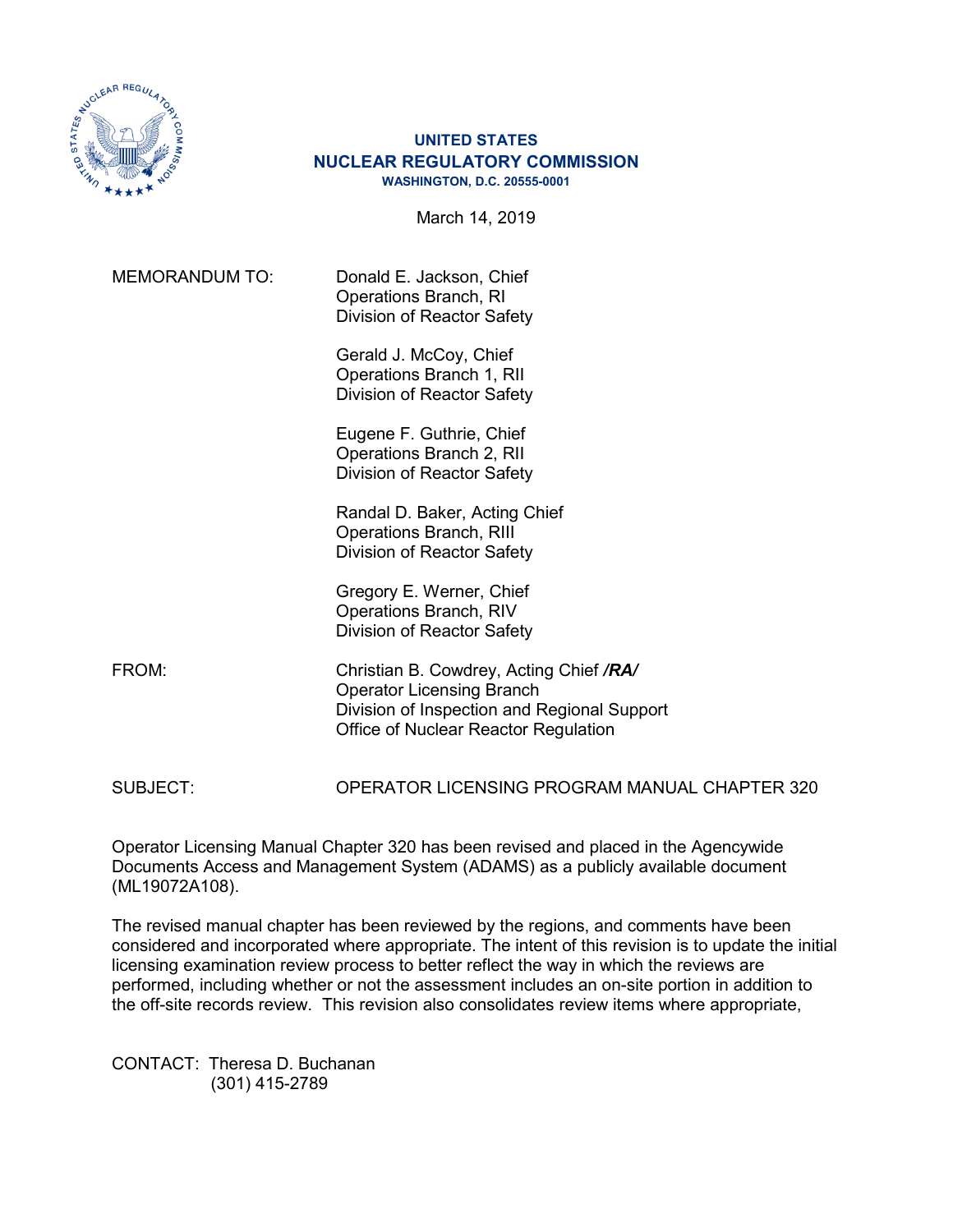## D. Jackson, et al. 2

adds guidance for regional corrective action when necessary, and streamlines the documentation process.

Additionally, the revision reflects the current processes in use, enhances consistency and efficiency across the regions, and includes the current requirements of NUREG-1021, "Operator Licensing Examination Standards for Power Reactors," Revision 11 (ML17038A432).